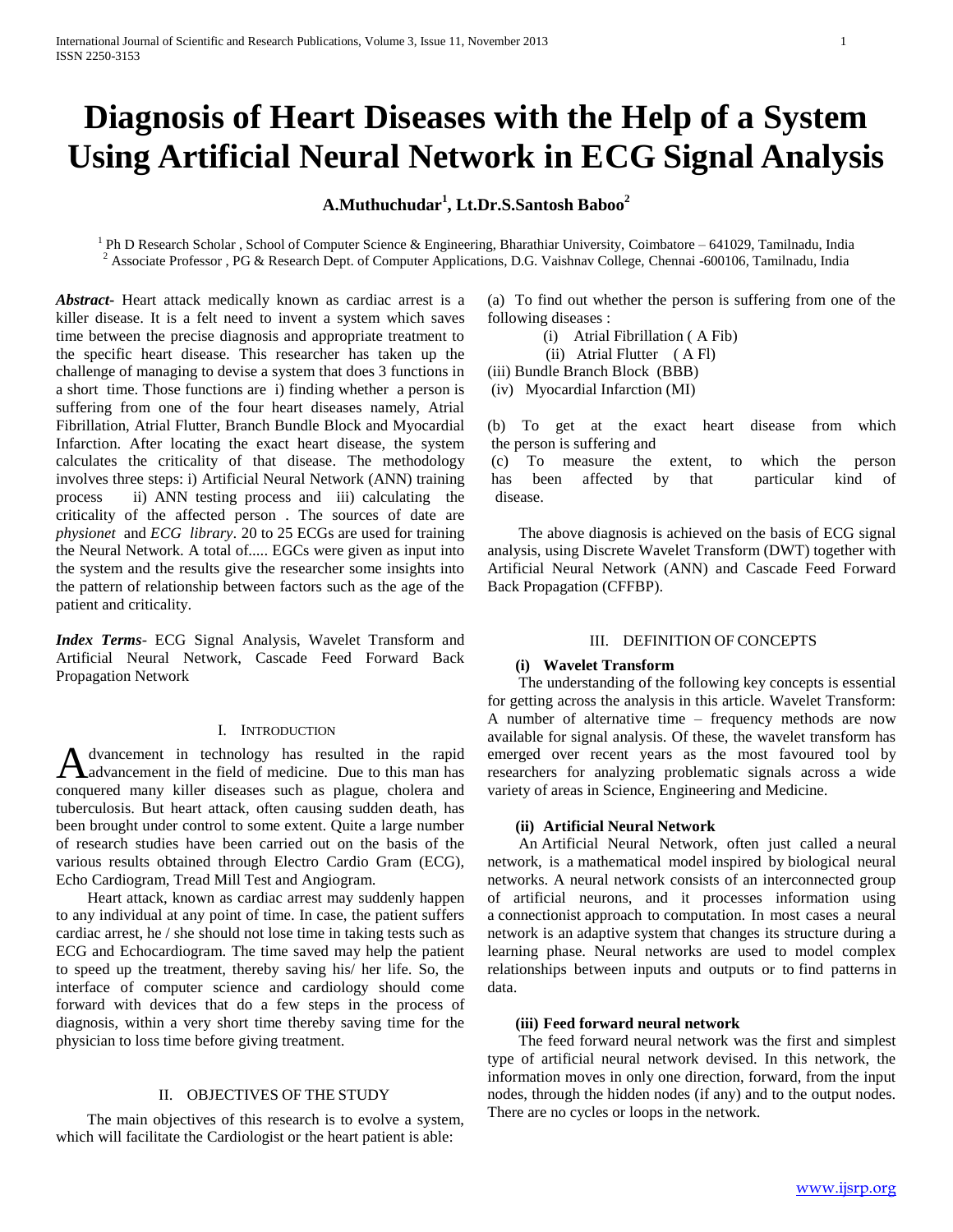## IV. METHODOLOGY

 The main objectives of this research is to evolve a system, which will facilitate the Cardiologist or the heart patient so that he or she is able:

(a) To find out whether the person is suffering from one of the following diseases at all:

- (i) Atrial Fibrillation ( A Fib)
- (ii) Atrial Flutter ( A Fl)
- (iii) Bundle Branch Block (BBB) and
- (iv) Myocardial Infarction (MI)
- (b) To get at the exact heart disease from which the person is suffering and
- (c) To measure the extent, to which the person has been affected by that particular kind of disease.

 The methodology used here, consists of three major steps viz.

- (i) Preprocessing
- (ii) ECG Signal Decomposition and
- (iii) ANN Training , Testing & Calculation of the Percentage of Deviation

#### **(i) (i) Preprocessing:**

 The diagnosis is achieved on the basis of ECG signal analysis in which an ECG signal is given as input, for which the preprocessing steps namely, Denoising, Classification and Feature Extraction are done.

#### *DENOISING*.

 Though a number of filters are available for denoising the Median Filter is chosen for this research work. In this study the given ECG signal is decomposed into different frequency ranges and only specific frequencies like high frequency and low frequencies alone are considered. It was found that the Median Filter was more suitable for extracting the required frequencies for our study.

#### *CLASSIFICATION*

 The ECG signals will have some cycles (PQRST) repeated after regular intervals. These cycles are analyzed using Signal to Noise Ratio (SNR) method in order to classify the relevant and irrelevant cycles for the study. The method of classification involves selecting one cycle as the reference cycle and the remaining cycles are compared with the selected reference cycle and their SNR is calculated. The same process is repeated with different reference cycles and their respective SNR values are calculated. It was found that some of the cycles , for different reference cycles, have been found to have the same values. From this we can infer that those are the cycles that are of good performance and are the cycles chosen for the study. It was found that those cycles were the ones which gave accurate results in this study. The other cycles are of less importance for this study and can be ignored.

## *FEATURE EXTRACTION*

 In this research, the PCA has been used for feature extraction because it shows lots of very minute variations even, precisely, which is very much needed for this research. The output signal got, using this method can be used directly as an input to the system.

## **(ii) ECG Signal Decomposition:**

.

 The ECG signal after undergoing the preprocessing stages, will become noise-free signals. Those signals are then decomposed into different frequencies, from which the desired frequencies can be filtered and those of interest for the research work are separated. For decomposing the given ECG signal, the Discrete Wavelet Transform has been applied. The DWT 1D was found to be more effective for this study because the decomposition was done very effectively and also the required frequency levels, namely the high- high (HH)frequencies and low- low(LL) frequencies were decomposed using DWT 1D Filter Banks .

# **Figure.1 gives the decomposed signal after applying DWT to the input signal.**



*Figure. 1 The Decomposed wavelet using DWT*

## **(iii) ANN Training & Testing & Calculation of the Percentage of Deviation:**

 The Discrete Wavelet Transform is applied to the ECG signal and the resultant coefficients would be of two frequency ranges Low - Low(LL) and High - High(HH). The input coefficients as well as the target coefficients are given as input the Cascade Feed Forward Neural Network. The training function used here is Levenberg - Marquardt function and also the Performance analysis function chosen here is the Mean Square Error (MSE) . The Transfer function used is the Tan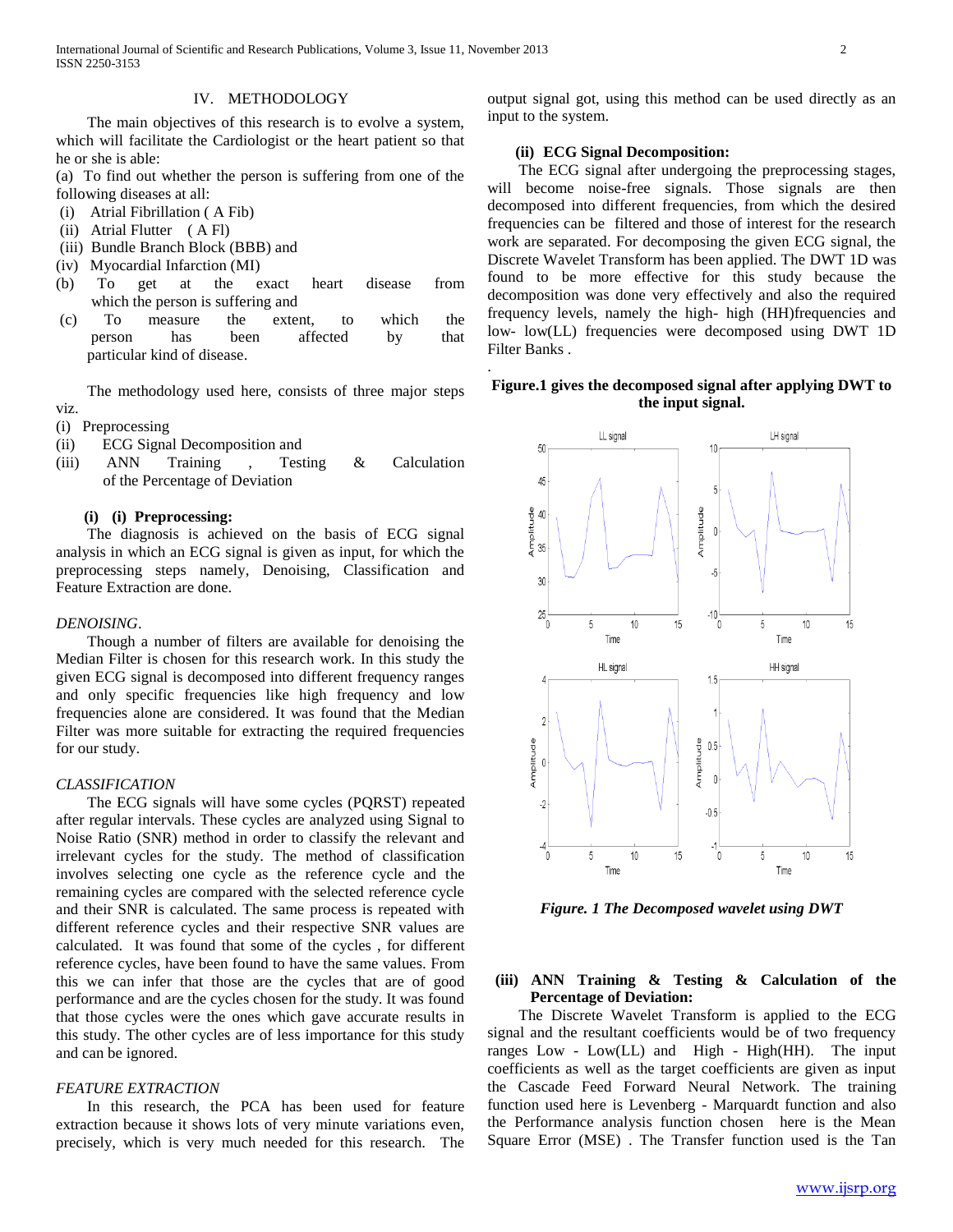sigmoid function which is a mathematical modeling function and is automatically derived by the trained network. The number of neurons is also given as input and in this study the number of neurons is 6, because the system gave its best performance with 6 neurons.



*Figure.2 The ANN Training Process*

# *STEPS IN THE TRAINING PROCESS:*

1. Two trained networks are created for  $LL_N$ and  $HH_N$  frequencies for the normal person's ECG signals giving the required inputs.

 2. Create 8 trained neural networks for , 2 each (one for LL and one for HH) for the four diseases that are considered for the diagnosis by the system namely *ATRIAL FIBRILLATION, ATRIAL FLUTTER, BUNDLE BRANCH BLOCK* AND *MYOCARDIAL INFARCTION*. These 8 networks are created for finding out if the input signal given is of a normal person or of an affected person.

 3. After training the 10 networks, The Query LL signal  $(LL_Q)$  is given as input to the trained normal person's network  $LL<sub>N</sub>$  . The network calculates the Mean Square Error

comparing  $LL_0$  and the  $LL_N$  using the following formula ,

 $MSE = Mean ( LL<sub>0</sub> - LL<sub>N</sub>)$ 

 The system is designed allowing a threshold of 0.3 (ie. 30% error is allowed because almost even normal persons' may have 30% to be affected which can be treated to be normal), which means that above 0.3 indicated that the person is affected by some disease.

## **If MSE < 0.3 ----- NORMAL PERSON If MSE > 0.3 ---- AFFECTED PERSON**

4. If MSE  $> 0.3$ , then the same  $LL_0$  is given as input to  $LL_{\text{AFIB}}$  ,  $LL_{\text{AFLU}}$ ,  $LL_{\text{BBB}}$ ,  $LL_{\text{MI}}$ <br>and their respective MSEs are calculated. and their respective MSEs are The network which has the least MSE value is the best match , which means that they are almost similar and that is the disease the person is suffering from.

 5. If the least MSE was for the disease say, MI, then the  $HH_Q$  (now the high - high frequencies) of the query ECG is given as input to the trained network of normal persons and the  $MSE_N$  (Normal persons MSE) is calculated.

 6. The HHQ is now compared with the HHMI and the MSE<sub>A</sub>(Affected Persons MSE) is calculated.

 7. The Percentage of Deviation from the normal is calculated using the formula

% of Deviation =  $MSE<sub>A</sub>$  **x100**  $MSE<sub>N</sub>$ 

 The HH is chosen for finding the percentage of deviation because even the smallest variations are recorded very clearly in the HH frequency domains.

## V. RESULTS & DISCUSSION

 The Figure.3 depicts how the neural network reports the diagnosis of the disease. and its percentage of deviation from the normal ECG signal which may help the doctor predict the criticality of the patient and give him priority of treatment..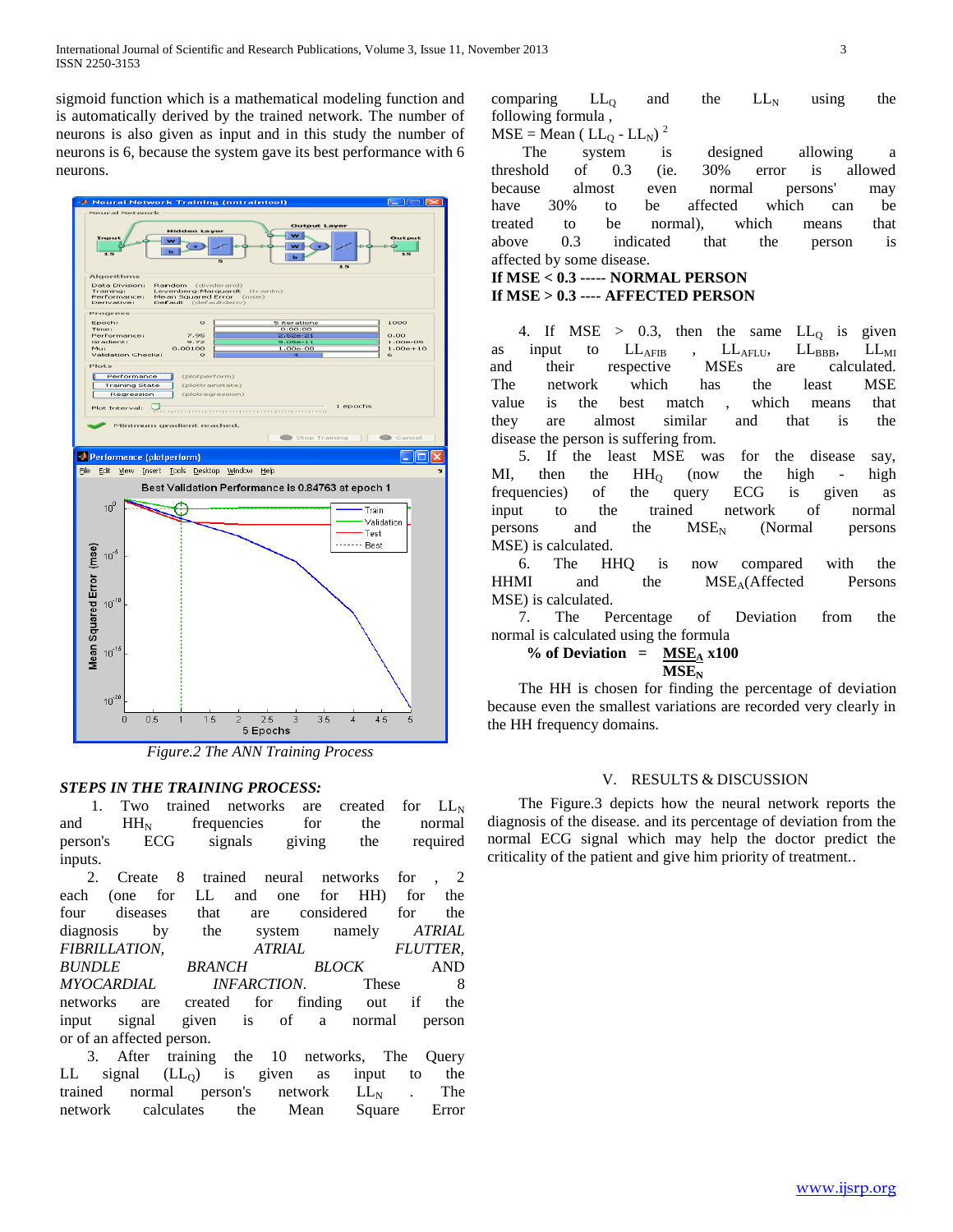

 The Cascade Feed Forward Neural network is used for training and testing the network. Three other algorithms namely, Feed Forward Neural Network and Radial Basis networks were also used for training the neural network but the Cascade Feed Forward network performed well when compared to the other 3 algorithms.

 The positive and negative results produced by all the algorithms are depicted in the Figure.4.





*Figure.4 The CFFNN performance comapred with other networks*

#### VI. CONCLUSION

 This research is limited to only 4 specific heart diseases. If further research is taken up, more number of diseases may be diagnosed in a short time so that the diseased person can be attended to immediately. This kind of system will, no doubt, be a powerful tool in the hands of the healthcare personnel in their life saving mission.

#### **REFERENCES**

- [1] M K Islam, AANMM Haque, G.Tangim, T.Ahamad and MRH Khondoker: "Study and Analysis of ECG Signal Using MATLAB and LABVIEW as Effective Tools", International Journal of Computer and Electrical Engineering Vol.4 ,No.3, June 2012.
- [2] Anubhuti Khare, Manish Saxena, Vijay B Nerker :" ECG Data Compression using DWT", International Journal of Advanced Technology (IJEAT) ISSN : 2249 – 8958, Vol. 1, Issue -1, Oct 2011.
- [3] Nagendra H , S Mukherjee, Vinod Kumar : "Application of Wavelet Techniques in ECG Signal Processing : An overview" (IJEST) International Journal of Engineering Science and Technology, Vol 3, No 10, October 2011.
- Sasikala P, Dr. R S D Wahidabanu : "Robust R Peak and QRS Detection in Electrocardiogram using Wavelet Transform " (IJACSA) International Journal of Advanced Computer Science and Applications, Vol 1, No.6, December 2010.
- [5] Soroor Behbhani, Nader Jafarnia Dabanlu : "Detection of QRS Complex in ECG Signal using Multiresolution Wavelet and Thresholding Method", Computing in Cardiology , Conference Proceedings (Pages 805 – 808) 18 -21 September 2011.
- [6] Surendra Dalu, Nilesh Pawar : " Detection and Classification of QRS and ST segment using WNN", (IJCSN) International Journal of Computer Science and Network, Vol 1, Issue 3, June 2012.
- [7] Mourad Talbi, Akram Aouinet, Riadh Baazaoui, Adnane Cherif : ECG Analysis Based on Wavelet Transform and Modulus Maxima (IJCSI) International Journal of Computer Science Issues, Vol 9, Issue 1, No 3, January 2012.

#### **AUTHORS**

**First Author** – A. Muthuchudar has a B Sc in Physics, MCA, and M.Phil from Bharathiar University. She is pursuing her PhD at the School of Computer Science and Engineering of Bharathiar University. She has been a faculty at the Kongunadu Arts and Science College, Coimbatore for about 4 years and has